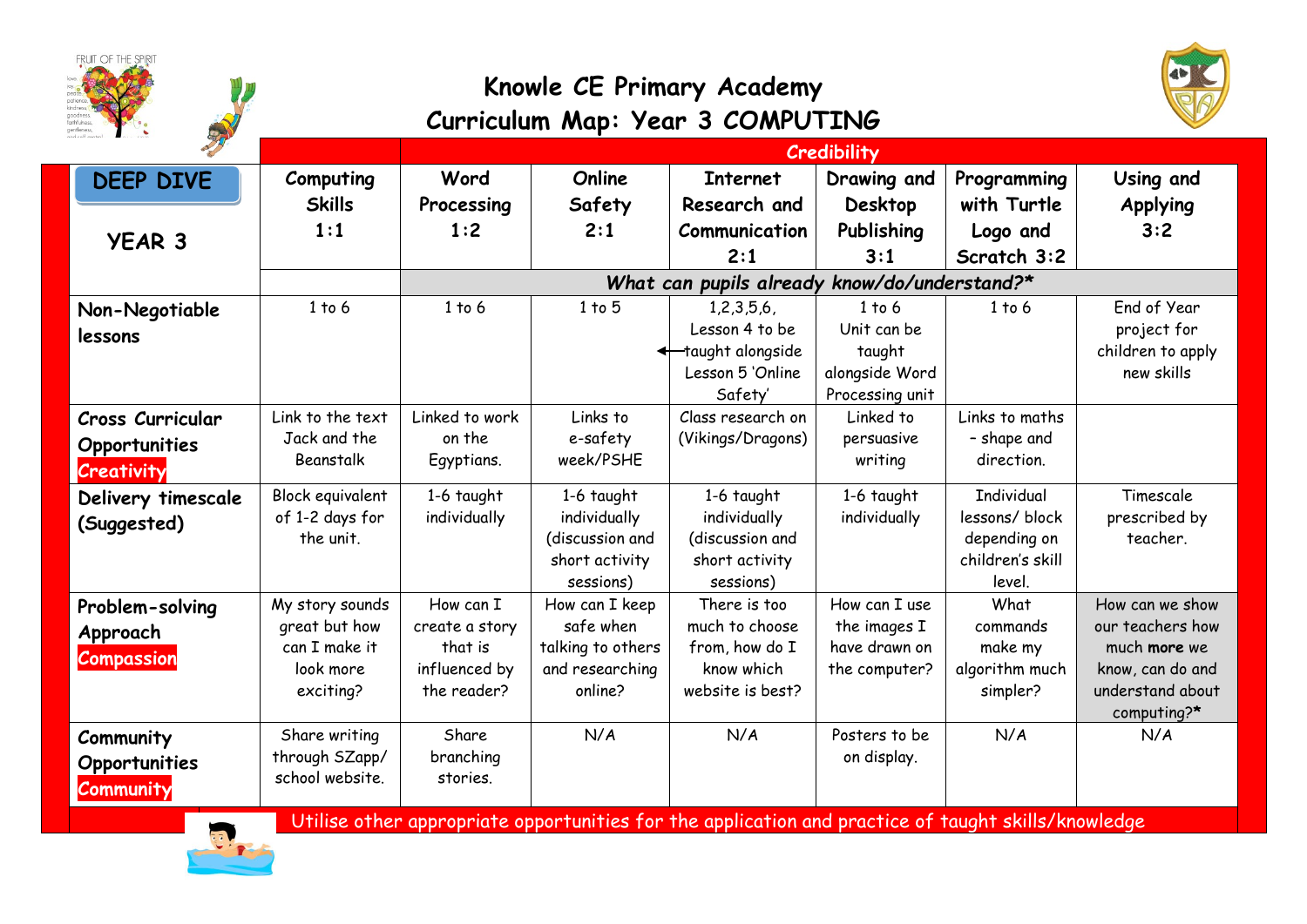| Assessment Criteria<br>By the end of each unit all children should be able to:                                                                                                                                                                                                                                                                                                                                                                                                                                                                                                                                                                                                                                                                                             |                                                                                                                                                                                                                                                                                                                                                                                               |
|----------------------------------------------------------------------------------------------------------------------------------------------------------------------------------------------------------------------------------------------------------------------------------------------------------------------------------------------------------------------------------------------------------------------------------------------------------------------------------------------------------------------------------------------------------------------------------------------------------------------------------------------------------------------------------------------------------------------------------------------------------------------------|-----------------------------------------------------------------------------------------------------------------------------------------------------------------------------------------------------------------------------------------------------------------------------------------------------------------------------------------------------------------------------------------------|
| <b>Computing Skills</b><br>- Use undo and redo<br>- Make text bold, italic or underline.<br>- Select text in different ways.<br>- Change case.<br>- Align text                                                                                                                                                                                                                                                                                                                                                                                                                                                                                                                                                                                                             | <b>Word Processing Skills</b><br>- create a simple presentation<br>- create shapes                                                                                                                                                                                                                                                                                                            |
| <b>Online Safety</b><br>- Recognise cyberbullying<br>- Identify a safe person to tell if they encounter cyberbullying<br>- Know that cyberbullying can happen via a range of devices<br>- Identify adverts online<br>- Identify a targeted advert<br>- Explore how companies use websites to promote products<br>- Create a strong password<br>- Explain why a strong password is important<br>- Explain what privacy settings are<br>- Discuss email as a form of communication<br>- Identify an email that they should not open<br>- Write an email with an address and subject<br>- Know how to safely send an email<br>- Know how to safely receive an email<br>- Identify online communities they are a part of<br>- Identify different forms of online communication | <b>Internet Research and Communication</b><br>- To know and understand how word order affects the results<br>returned<br>- They will know how to bookmark or favourite a page and name<br>different types of online communication<br>- Children will know what to do if they feel uncomfortable when<br>communicating online<br>- They will be able to identify how they should behave online |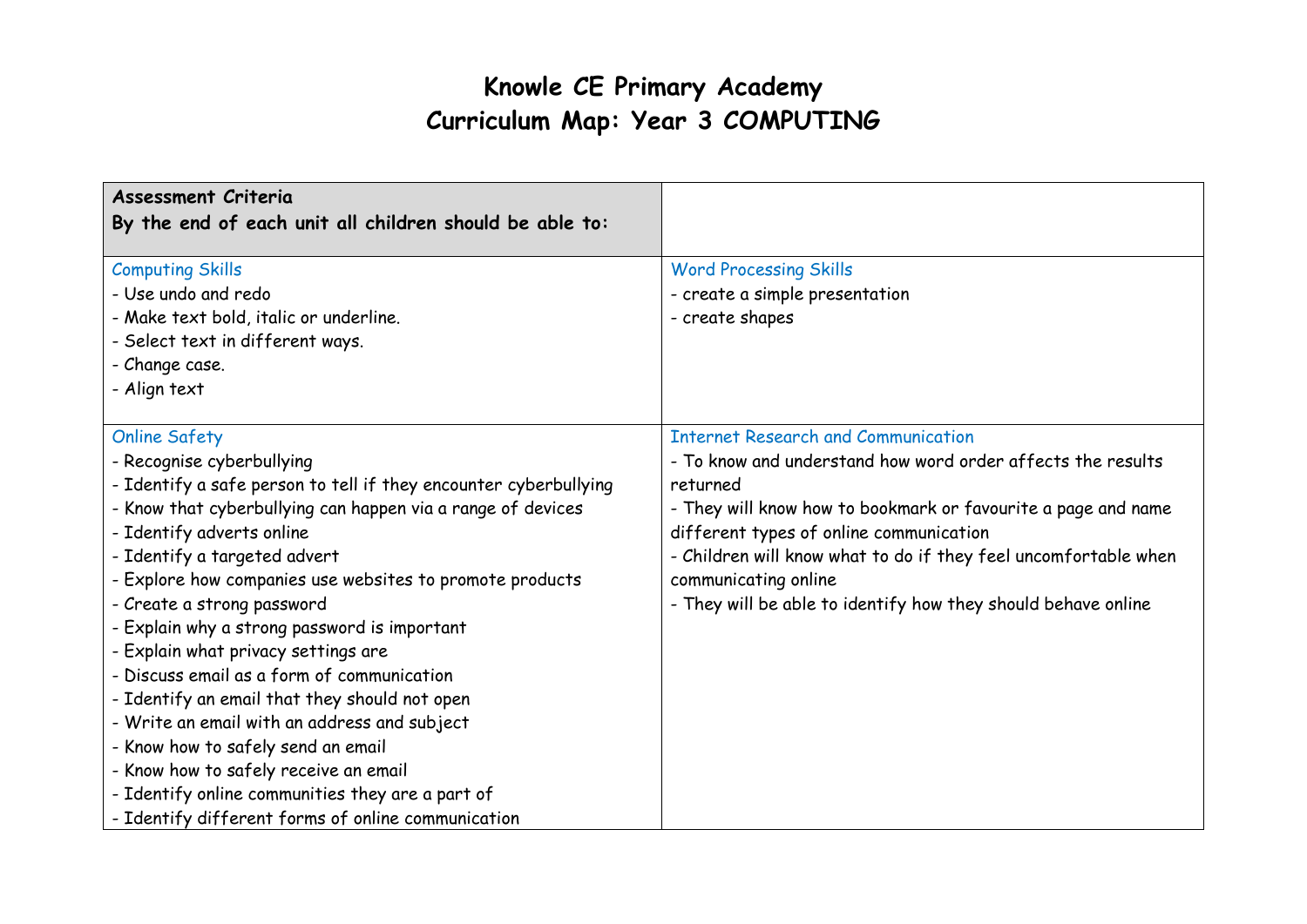| - Discuss the positive and negative aspects of online communities                                                                                                                                                                                                                                              |                                                                                                                                                     |
|----------------------------------------------------------------------------------------------------------------------------------------------------------------------------------------------------------------------------------------------------------------------------------------------------------------|-----------------------------------------------------------------------------------------------------------------------------------------------------|
| - Discuss the differences between communication in real life and<br>online<br>- Discuss what they have learnt about online safety<br>- Communicate their ideas with a group clearly and listen to others'<br>contributions<br>- Use what they know about online safety to plan a party using<br>online methods |                                                                                                                                                     |
| Computer Art<br>- Draw objects<br>- Insert text boxes and images                                                                                                                                                                                                                                               | Programming with Logo/Scratch<br>- Create and debug algorithms to draw regular polygons using the<br>repeat command/ block (Turtle Logo and Scratch |
| Using and Applying<br>- Use and combine appropriate software to design, create and<br>present an electronic presentation.                                                                                                                                                                                      |                                                                                                                                                     |

We follow a problem-solving approach to Computing. We focus on how we often use technology to solve problems and how sometimes, technology creates problems, which in turn, need solving! Themes and topics often start with a scenario or a question and whenever possible this is made 'real' for our pupils to motivate them and to give purpose to their learning.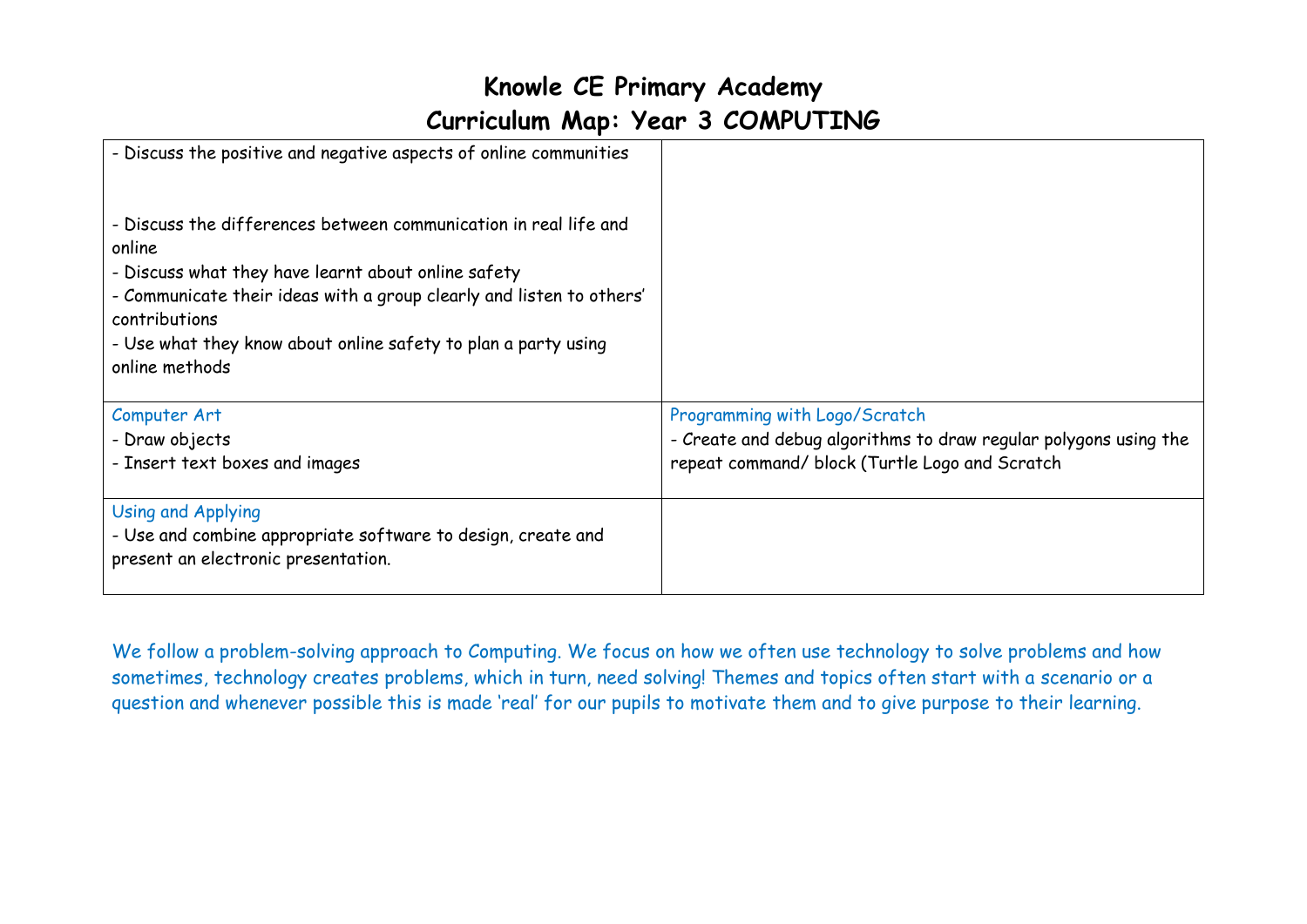| FRUIT OF THE SPIRIT                                    | Knowle CE Primary Academy<br>Curriculum Map: Year 3 COMPUTING              |                                                                        |                                                                                |                                                                                    |                                                                               |                                                                      |                                                                                  |
|--------------------------------------------------------|----------------------------------------------------------------------------|------------------------------------------------------------------------|--------------------------------------------------------------------------------|------------------------------------------------------------------------------------|-------------------------------------------------------------------------------|----------------------------------------------------------------------|----------------------------------------------------------------------------------|
|                                                        | Credibility                                                                |                                                                        |                                                                                |                                                                                    |                                                                               |                                                                      |                                                                                  |
| <b>DEEP DIVE</b>                                       | Computing<br><b>Skills</b>                                                 | Word<br>Processing                                                     | Online<br>Safety                                                               | <b>Internet</b><br>Research and                                                    | Recovery<br><b>Curriculum</b>                                                 | Drawing and<br>Desktop                                               | Programming<br>with Turtle                                                       |
| <b>YEAR 3</b>                                          | 1:1                                                                        | 1:2                                                                    | 2:1                                                                            | Communication<br>2:1                                                               | Computing<br>Science 2:2                                                      | Publishing<br>3:1                                                    | Logo and<br>Scratch 3:2                                                          |
|                                                        |                                                                            | What can pupils already<br>know/do/understand?*                        |                                                                                |                                                                                    |                                                                               |                                                                      |                                                                                  |
| Non-Negotiable<br>lessons                              | 1 to 6                                                                     | 1 to 6                                                                 | 1 to 5                                                                         | 1,2,3,5,6,                                                                         | <b>Key Skills</b><br>Logging On<br><b>Typing</b><br>Using a<br>trackpad       | 1 to 6<br>Unit can be<br>taught alongside<br>Word Processing<br>unit | 1 to 6                                                                           |
| Cross Curricular<br>Opportunities<br><b>Creativity</b> | Link to work on<br>the Eyptians.<br>(History)                              | Linked to work<br>on Fossils.<br>(Science)                             | Links to<br>e-safety<br>week/PSHE                                              | Class research on<br>(Vikings/Dragons)                                             | Following<br>given<br>pathways<br>Opening                                     | Linked to<br>persuasive<br>writing                                   | Links to maths -<br>shape and<br>direction.                                      |
| Delivery timescale<br>(Suggested)                      | Block equivalent<br>of 1-2 days for<br>the unit.                           | <b>Block</b><br>equivalent of 1-<br>2 days for the<br>unit.            | 1-6 taught<br>individually<br>(discussion and<br>short activity<br>sessions)   | 1-6 taught<br>individually<br>(discussion and<br>short activity<br>sessions)       | documents<br>Saving<br>Documents                                              | 1-6 taught<br>individually                                           | <b>Individual</b><br>lessons/block<br>depending on<br>children's skill<br>level. |
| Problem-solving<br>Approach<br><b>Compassion</b>       | My text sounds<br>great but how<br>can I make it<br>look more<br>exciting? | How can I<br>create a story<br>that is<br>influenced by<br>the reader? | How can I keep<br>safe when<br>talking to others<br>and researching<br>online? | There is too<br>much to choose<br>from, how do I<br>know which<br>website is best? | <b>British Science</b><br>Week<br>Cross Curricular<br>Link<br><b>Insert</b>   | How can I use<br>the images I<br>have drawn on<br>the computer?      | What commands<br>make my<br>algorithm much<br>simpler?                           |
| Community<br>Opportunities<br><b>Community</b>         | Share writing<br>through SZapp/<br>school website.                         | N/A                                                                    | N/A                                                                            | N/A                                                                                | photos into<br>Word/PP.<br>Write<br>method or<br>conclusion in<br>a text box. | Posters to be on<br>display.                                         | N/A                                                                              |



Utilise other appropriate opportunities for the application and practice of taught skills/knowledge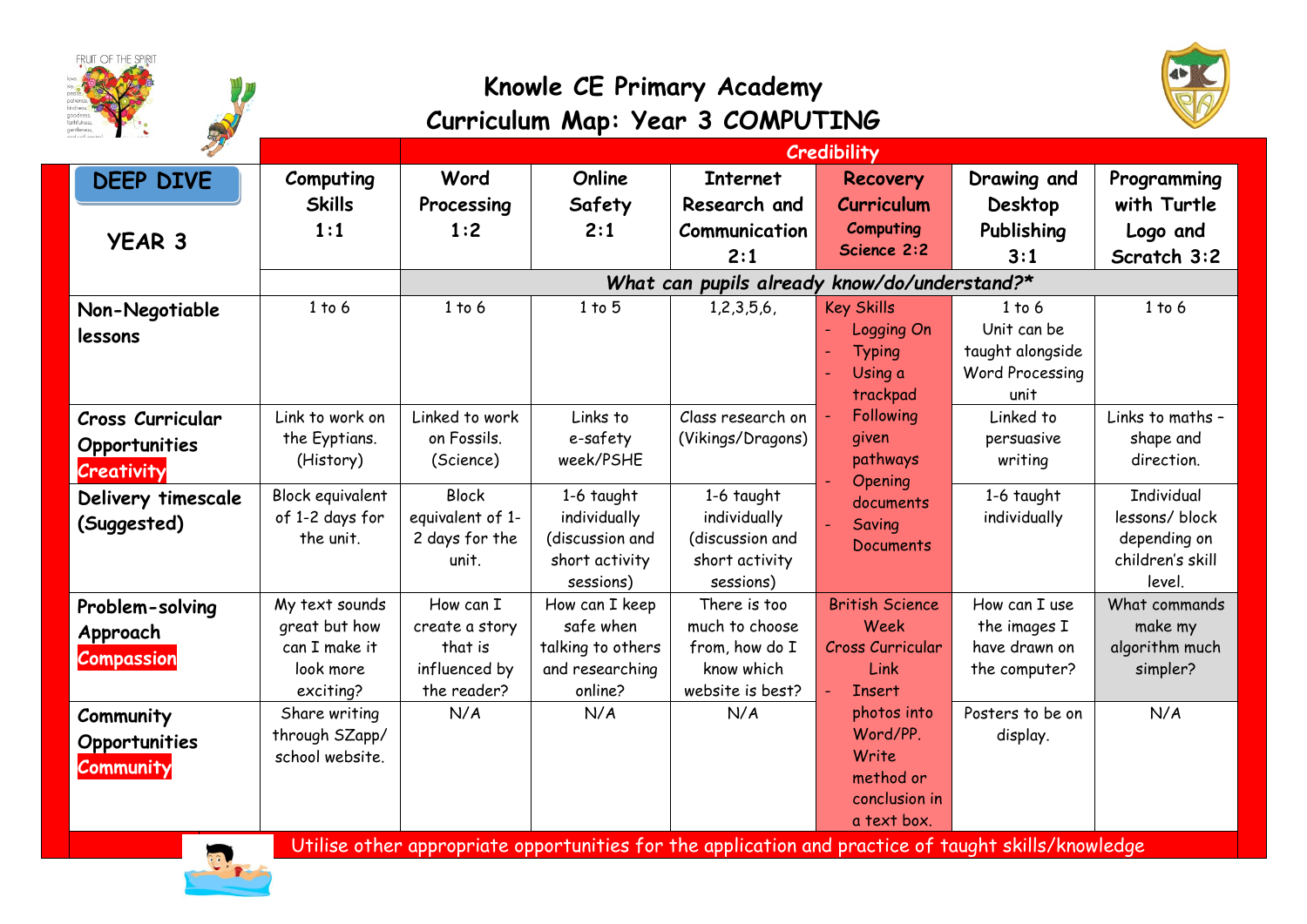| <b>Assessment Criteria</b>                                                                                                                                                                                                                                                                                                                                                                                                                                                                                                                                                                                                                                                                                                                                                                 |                                                                                                                                                                                                                                                                                  |
|--------------------------------------------------------------------------------------------------------------------------------------------------------------------------------------------------------------------------------------------------------------------------------------------------------------------------------------------------------------------------------------------------------------------------------------------------------------------------------------------------------------------------------------------------------------------------------------------------------------------------------------------------------------------------------------------------------------------------------------------------------------------------------------------|----------------------------------------------------------------------------------------------------------------------------------------------------------------------------------------------------------------------------------------------------------------------------------|
| By the end of each unit all children should be able to:                                                                                                                                                                                                                                                                                                                                                                                                                                                                                                                                                                                                                                                                                                                                    |                                                                                                                                                                                                                                                                                  |
| <b>Computing Skills</b><br>- Use undo and redo<br>- Make text bold, italic or underline.<br>- Select text in different ways.<br>- Change case.<br>- Align text<br><b>Online Safety</b><br>- Recognise cyberbullying                                                                                                                                                                                                                                                                                                                                                                                                                                                                                                                                                                        | <b>Word Processing Skills</b><br>- create a simple presentation<br>- create shapes<br><b>Internet Research and Communication</b><br>- To know and understand how word order affects the results                                                                                  |
| - Identify a safe person to tell if they encounter cyberbullying<br>- Know that cyberbullying can happen via a range of devices<br>- Identify adverts online<br>- Identify a targeted advert<br>- Explore how companies use websites to promote products<br>- Create a strong password<br>- Explain why a strong password is important<br>- Explain what privacy settings are<br>- Discuss email as a form of communication<br>- Identify an email that they should not open<br>- Write an email with an address and subject<br>- Know how to safely send an email<br>- Know how to safely receive an email<br>- Identify online communities they are a part of<br>- Identify different forms of online communication<br>- Discuss the positive and negative aspects of online communities | returned<br>- They will know how to bookmark or favourite a page and name<br>different types of online communication<br>- Children will know what to do if they feel uncomfortable when<br>communicating online<br>- They will be able to identify how they should behave online |